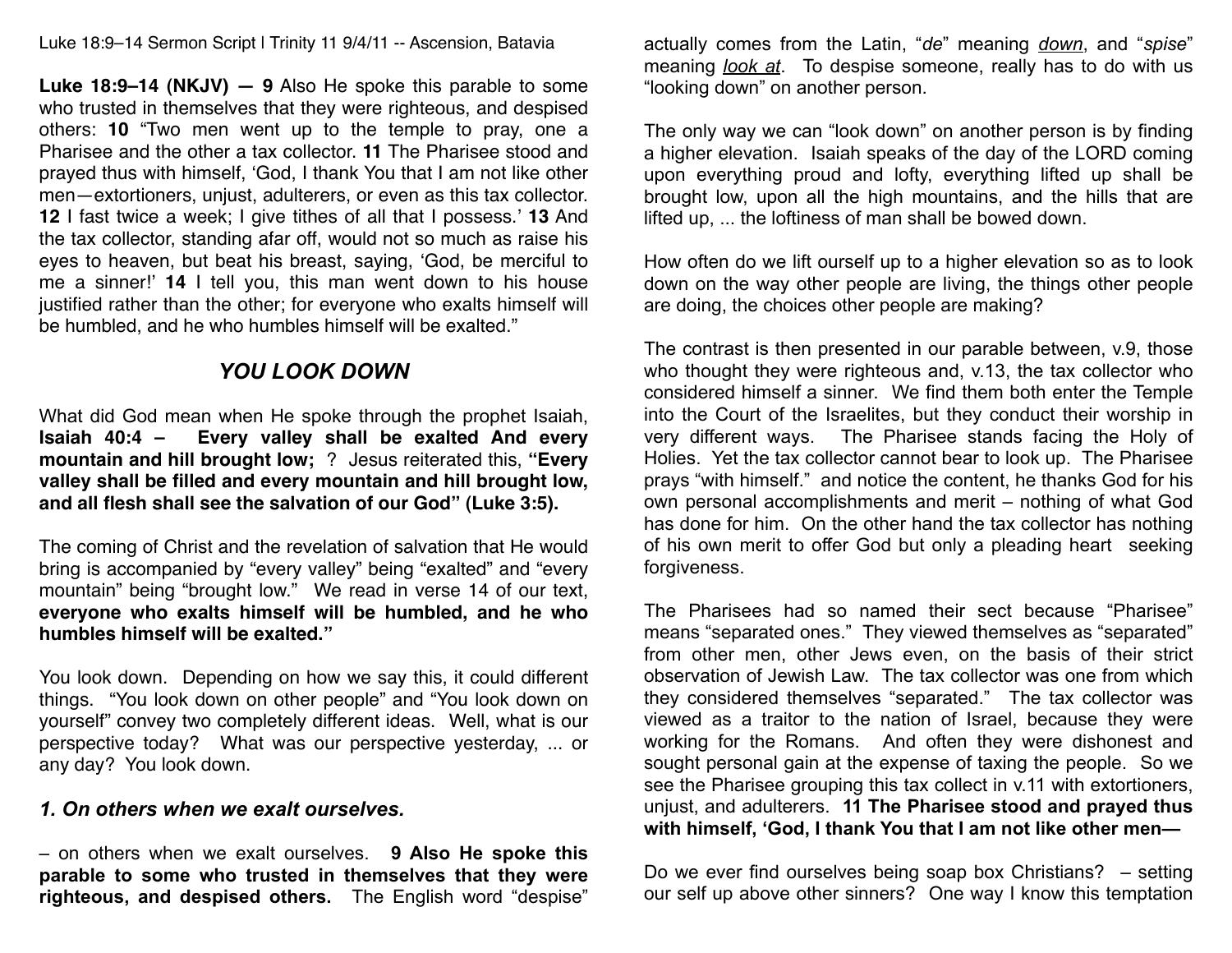can creep into our midst is because of the orthodox confession that we hold to in the CLC. It is so easy to slip into thinking because we avoid fellowship with false teaching churches and because God has preserved the truth of His word among us, that we are better than those "other men". It is easy to think this separation is based on something we have done, our proper understanding of the Bible. We are separate only because of what Christ has done, only because of the precious truth of the gospel, only because of God's Word. When we see another person slipping into error, or living a lifestyle contrary to God's word, it is so easy to feel elevated – to stand and pray – "I thank God that I am not like other men" ...

The Pharisee had kept a very good record of the things he had done for God to set himself apart from other men. **12 I fast twice a week; I give tithes of all that I possess.'** The Law of Moses only required fasting once per month and tithes were only to be given on certain portions of your income. The Pharisees were known for going was above and beyond what was required and then "looking down" on those who didn't do the same.

Let's say we have everyone post a record of the things we consider good works on our lives. We will place this on the front wall of church. In fact let's include those in the community around us. If I was higher up on the list would I be able to resist looking down on these other people? – or looking right to the bottom of the list, to see who I'm above? Are there times when I make such a list in my head anyway? Just like the Pharisee, without even knowing it, we too count, quantify, and categorize our works – things are going good, it feels like we are doing enough for God, we have met our criteria. **9 Also He spoke this parable to some who trusted in themselves that they were righteous, and despised others.** God shows us how far short we have fallen. God shows us how true righteousness is not about man's exaltation of himself. Literally the preposition in verse nine says they put their trust *upon* themselves. The coming of Christ into our hearts is to knock this this selfish pride out from under us, to cause us to fall flat, to put an end to "comparison righteousness" and reveal the true foundation upon which to place our trust. **Psalm 40:4 – Blessed is that man who makes the Lord his** 

**trust, And does not respect the proud, nor such as turn aside to lies.** 

## *2. On yourself when we are humbled.*

You look down. Have you ever felt so crushed, so depressed, so down on yourself, that people around you couldn't help noticing? Have you ever had a time in your life when you have committed a sin that you just don't know how God could ever forgive you? Have you ever felt like there is some certain weakness in your life that you can never live up to the expectations that God has for His people? You look down.

Who knows what the past life of this tax collector would reveal? Maybe we would think it was horribly sinful, or maybe we wouldn't even think it was that bad. This parable is not so much about that. Jesus wants us to get away from that comparison righteousness. The only comparison we are to do is with God's Law. The Law is a mirror. It shows only our failures. It requires perfect love in al that we do, perfect devotion, and shows how we have never lived up to it. The mirror only shows me. I do not see anyone else standing next to me, I do not even see Christ.

**13 And the tax collector, standing afar off, would not so much as raise his eyes to heaven, but beat his breast, saying, 'God, be merciful to me a sinner!'** This is what the mirror of the Law when it is looked at honestly, reveals – "a sinner." In fact the tax collector actually said, "God be merciful to me "*the* sinner." In the original we find the article attached "the" ; meaning "the one and only" or "the greatest sinner." He didn't see anyone else's sins but his own. This is how we properly confess our sins – just between me and God.

You look down.

## *3. So look up because you are justified.*

– So look up! because you are justified. **14 I tell you, this man went down to his house justified rather than the other; for everyone who exalts himself will be humbled, and he who**